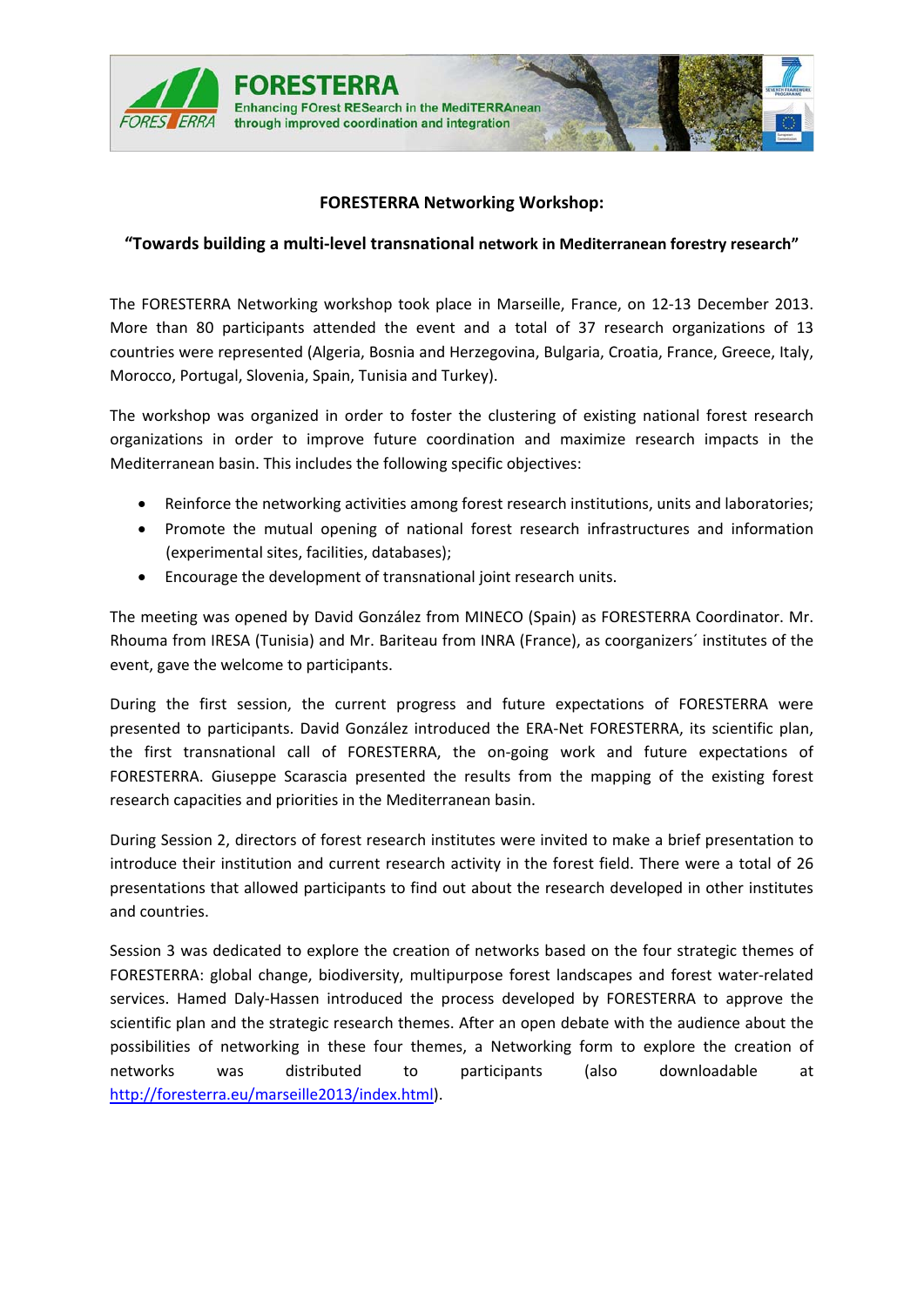

Session 4 about Transnational Joint Research Units (TJRU) was divided in an introductory keynote speech by Andrée Sontot (Deputy to the Head of International Affairs of INRA) who launched a series of reflections about the constitution of TJRU; and followed by an open debate with the audience about the opportunities and blocking points that this type of entity may have.

During session 5, a scientific cooperation debate between forest research institutes and FORESTERRA partners chaired by Inazio Martinez (EFIMED, Head of Office) took place in order to discuss about how to strengthen the FORESTERRA network in the future. Participants identified the drivers for their participation to this networking workshop; besides, through a group dynamic, a SWOT table was completed by participants who identified the Strengths, Weaknesses, Opportunities and Threats for forest research in Mediterranean basin countries.

Session 6 explored the opportunities for mutual opening of experimental sites, forest research facilities and sharing data.

Firstly, there were a set of keynote presentations to introduce the main points of the subject to be discussed. Yohan Lecuona (European Project Manager, INRA Transfert) presented the Transnational Access programme of the project *Trees4Future* which offers external users free access to 28 specialized research structures and facilities. Eric Garnier (Director of the Center for Synthesis and Analysis of Biodiversity, France) talked about the challenges and opportunities of data sharing for scientific synthesis in ecology. Ilja Reiter (manager of O3HP experimental site) presented the forest observatory (O3HP) as example of a common database for field sites dedicated to experimental studies on climate change in Southern France. An open debate with the audience followed each of the keynote speeches.

Secondly, Jean Charles Valette (WP4 leader of FORESTERRA) gave an overview of the work developed in the context of FORESTERRA for identifying concrete forest research infrastructures of common strategic interest in Mediterranean region and promoting mutual opening of national research infrastructures and information. Up to that date, INRA had received more than 90 cards describing experimental sites, research facilities and databases from 13 Mediterranean forest research institutes of 8 different countries. This information will be soon available in the FORESTERRA webpage.

FORESTERRA thanks all contributions already made and wants to encourage further participation through: <http://foresterra.eu/marseille2013/sesion4forms.html>

*For more information about the FORESTERRA Networking workshop, please visit: <http://foresterra.eu/marseille2013/index.html>*